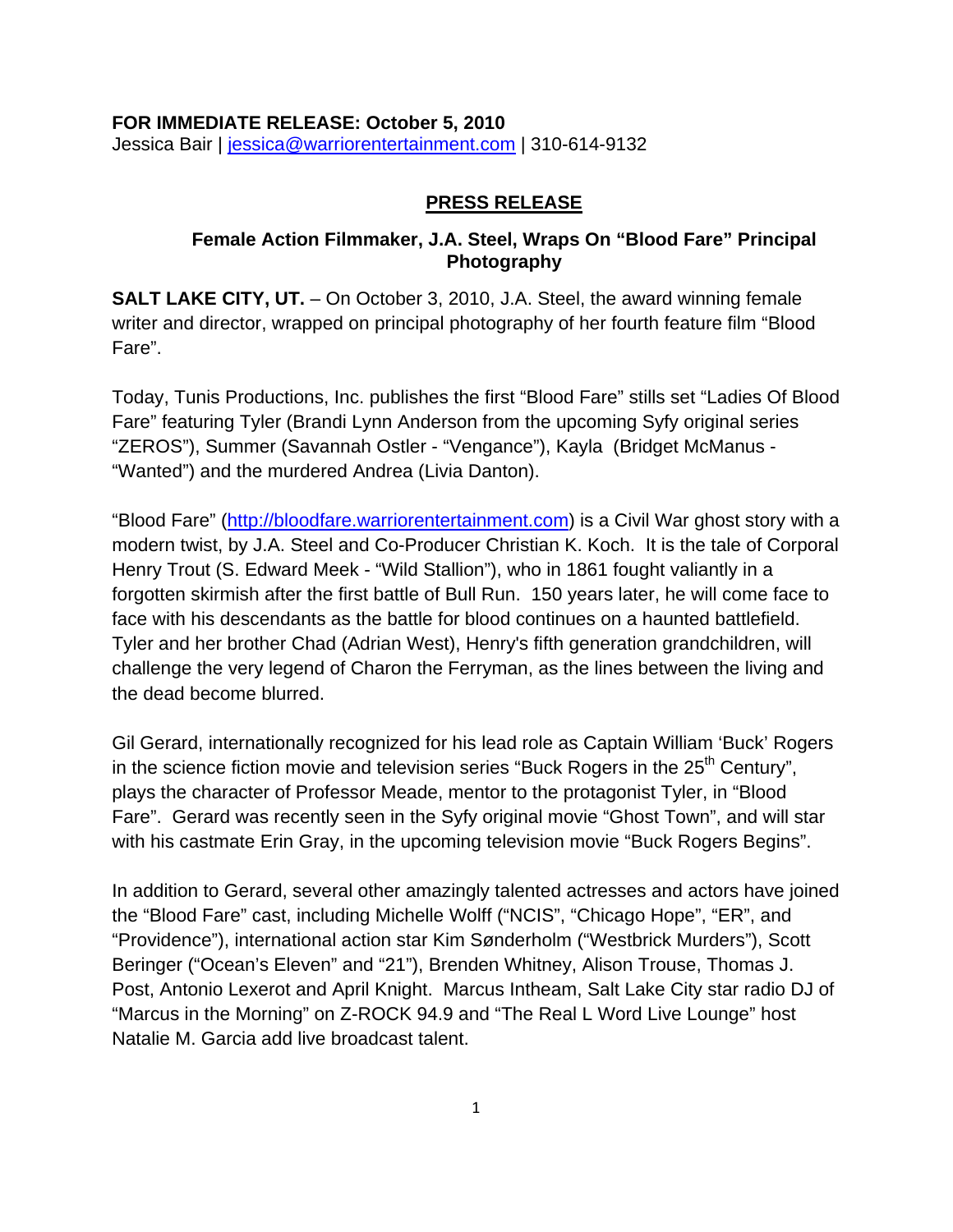Chris Hanson, one of the most recognized special makeup effects artists of Hollywood, joined the crew of "Blood Fare" as Special Makeup Effects Supervisor. He demonstrated his unique creativity in "Hellboy", "Underworld", "Men in Black", "Men in Black 2", "The Green Mile", "The X-Files", "The Faculty", "Spawn" and many other productions.

Steel began stock footage filming in mid-August with the dedicated members of the Utah Civil War Association, a re-enactment group including Meek. Utah Civil War Association member Amanda Bowman Jones will be composing the soundtrack, along with Rob Lambros of "The Street" band, who provided the soundtrack to Steel's third feature "Denizen", winner of the Park City Music Film Festival Bronze Medal for Excellence. Steel rounds out her crew with Director of Photography Michael B. Call and Executive Producer Jessica M. Bair.

 "Blood Fare" is a green, sustainable film production, and Eco/Sustainable Production Executive Micheline Birkhead was on set to ensure the project meets green certification requirements.

Fans can receive "Blood Fare" limited edition movie memorabilia through IndieGoGo ([http://www.indiegogo.com/BLOODFARE\)](http://www.indiegogo.com/BLOODFARE).

#### **About J.A. Steel**:

Steel is a director, producer, actor, videographer, editor, fight choreographer and stunt person, in addition to writer and composer ... and even a distributor ... a unique woman in Hollywood.

"Blood Fare" is Steel's fourth feature film. Her action horror shocker "Denizen", her action supernatural thriller "Salvation", and her action feature "The Third Society" reflect in many ways Steel's real life hobbies of Muay Thai kickboxing, cave diving, motorcycle riding, firearms and edged weapons. All three movies are available on Amazon.com.

Steel lives in Los Angeles and Salt Lake City, but prefers the peace of Utah and mountain scenery for her screen writing.

#### **About Tunis Productions, Inc.**

A sister company of Warrior Entertainment, Inc., Tunis Productions is bringing A List action to independent film on a micro budget. [http://www.warriorentertainment.com](http://www.warriorentertainment.com/)